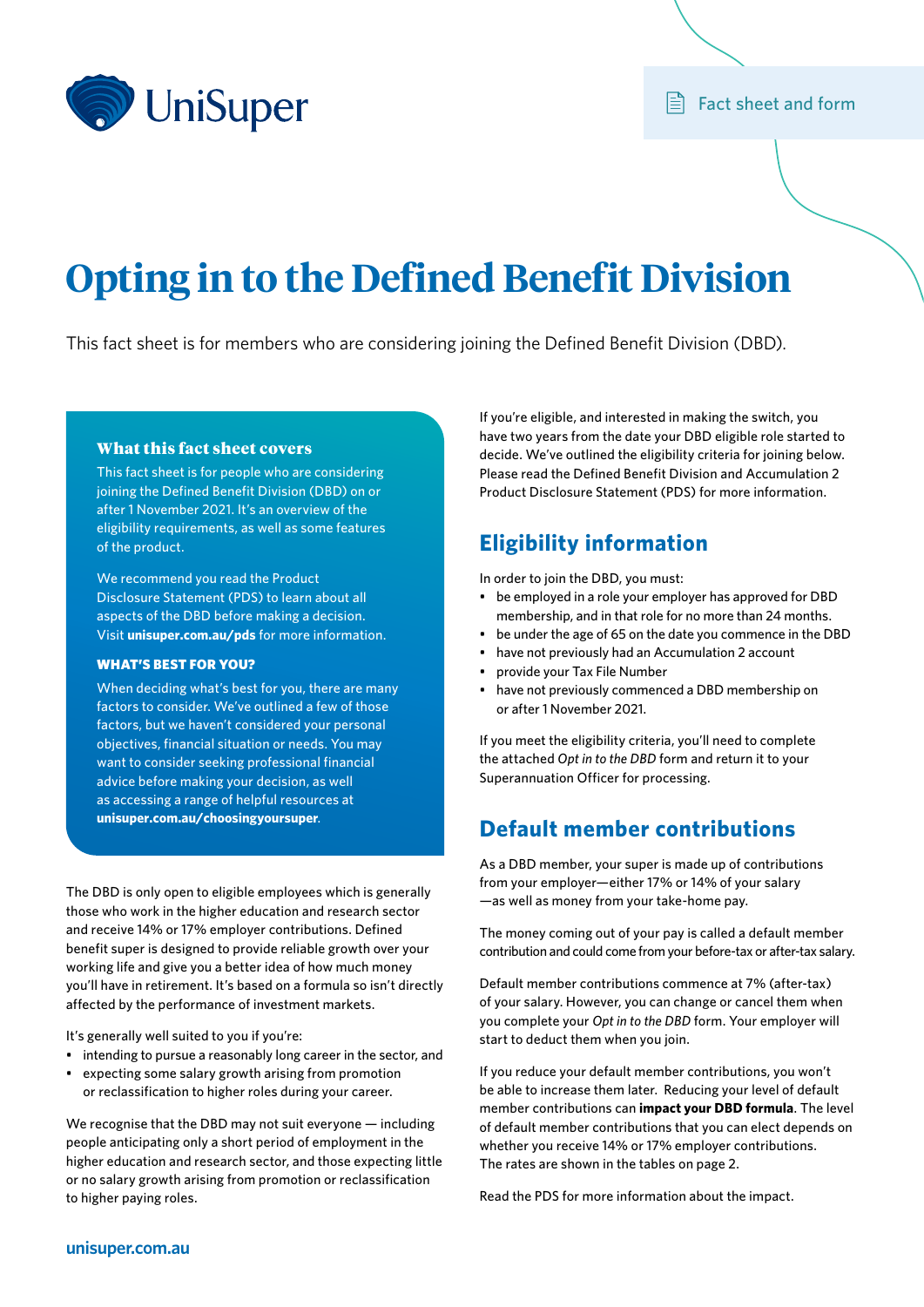| <b>IF YOU RECEIVE 17% EMPLOYER CONTRIBUTIONS</b> |                                 |  |  |  |  |  |
|--------------------------------------------------|---------------------------------|--|--|--|--|--|
| <b>Before-tax</b><br>contribution level          | After-tax<br>contribution level |  |  |  |  |  |
| 8.25%                                            | 7.00%                           |  |  |  |  |  |
| 5.25%                                            | 4.45%                           |  |  |  |  |  |
| 4.70%                                            | 4.00%                           |  |  |  |  |  |
| 3.55%                                            | 3.00%                           |  |  |  |  |  |
| 2.35%                                            | 2.00%                           |  |  |  |  |  |
| 1.20%                                            | 1.00%                           |  |  |  |  |  |
| 0.00%                                            | 0.00%                           |  |  |  |  |  |

| <b>IF YOU RECEIVE 14% EMPLOYER CONTRIBUTIONS</b> |                                 |  |  |  |  |  |
|--------------------------------------------------|---------------------------------|--|--|--|--|--|
| <b>Before-tax</b><br>contribution level          | After-tax<br>contribution level |  |  |  |  |  |
| 8.25%                                            | 7.00%                           |  |  |  |  |  |
| 7.70%                                            | 6.55%                           |  |  |  |  |  |
| 6.55%                                            | 5.55%                           |  |  |  |  |  |
| 5.35%                                            | 4.55%                           |  |  |  |  |  |
| 4.20%                                            | 3.55%                           |  |  |  |  |  |
| 3.00%                                            | 2.55%                           |  |  |  |  |  |

#### ONCE YOU'VE OPTED IN TO THE DBD:

- Your membership will commence from the first day of your next pay period.
- You'll pay default member contributions of 7% of your salary (after tax). You can change this in your *Opt in to the DBD* form. If you've previously reduced your member contributions from an earlier DBD membership, your member contributions will continue at the previous rate.
- Any contributions to your accumulation component will be invested in the Balanced investment option if you haven't chosen an investment strategy.
- If eligible, you'll receive one unit of Death and Total and Permanent Disablement (TPD) cover without providing evidence of your health to our Insurer.
- External Income Protection cover isn't offered in the DBD, so if you're currently a UniSuper member and have this cover through your account, it will be cancelled.

If you have questions about changing default arrangements, or your insurance or investment options, please speak with a superannuation consultant who can talk you through the features of the DBD. Go to **[unisuper.com.au/on-campus](http://www.unisuper.com.au/on-campus/)** to make a booking.

### **Frequently asked questions**

#### **Q: How do I know if I'm eligible to join the DBD?**

You need to meet the eligibility criteria from both your employer and UniSuper.

Generally, for your employer to consider you eligible:

- you're receiving 14% or 17% superannuation, and
- you're in a fixed-term contract or ongoing role.

For UniSuper it means:

- you're under the age of 65,
- you've not been an Accumulation 2 member previously,
- you provide your Tax File Number, and
- you have not previously commenced a DBD account on or after 1 November 2021.

It's important that you check all eligibility criteria before completing your *Opt in to the DBD* form.

#### **Q: What is an eligible role?**

To be in an eligible role to join the DBD, you must be employed by an employer that has been approved by UniSuper's trustee to participate in the DBD. Generally, to be approved, an employer operates in the higher education or research sector, or is associated with an entity that does.

If you're unsure whether your role is eligible, please check with your employer.

#### **Q: How long do I have to decide?**

You have two years to decide if you'd like to join the DBD from when you start in an eligible role with your employer. If you haven't transferred to the DBD within two years, you'll only get another opportunity to join the DBD if you change jobs and start in another eligible role. At that point, you'll have another two years from the commencement of that eligible role.

#### **Q: How do I find out how much my employer contributes to my super?**

The payslips your employer provides will probably include a breakdown of employer and member contributions made to your UniSuper account. If not, check with your payroll officer.

#### **Q: How do I opt into the DBD?**

Once you've read the PDS and are ready to join the DBD, you'll need to complete the attached *Opt in to the DBD* form and submit it to the person responsible for super at your workplace. They'll set up the right payroll deductions and let UniSuper know you're changing to the DBD.

#### **Q: When does my DBD account commence?**

Your DBD account will commence from the beginning of the next pay period after your employer has processed your completed form. This can take up to three weeks depending your payroll cycle. Your DBD membership will not be backdated.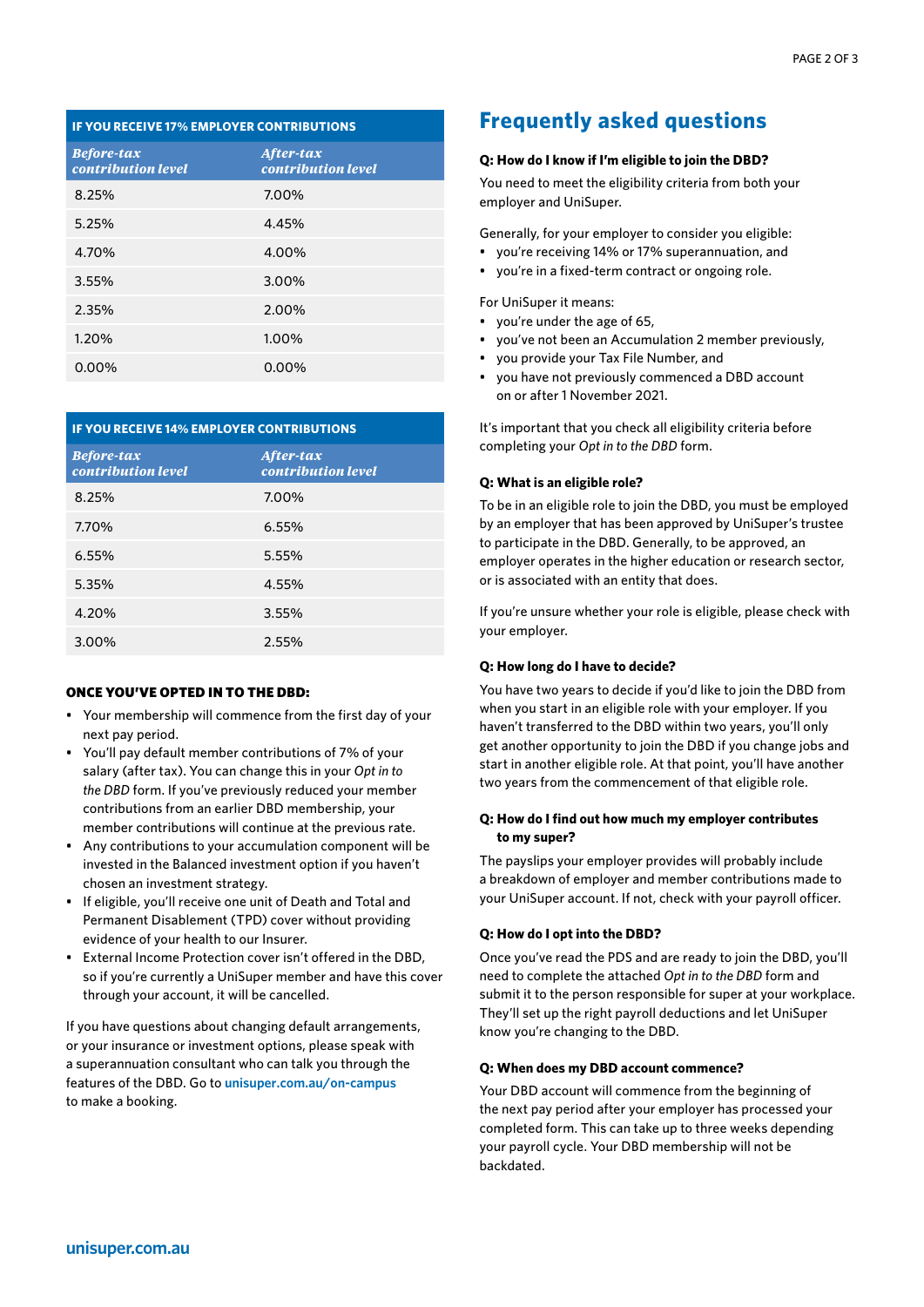#### **Q: If I join the DBD, what happens to my accumulation super?**

Your existing super account will remain invested in the options you've previously selected, or the default investment option, Balanced, if you've not made a choice.

Your DBD account will commence and operate alongside your accumulation account.

For more information about how your employer and default member contributions are invested, please read the PDS.

#### **Q: What if I am a DBD member who joined before 1 November 2021?**

If you joined the DBD prior to 1 November 2021, your membership will continue until you leave your job. We'll write to you when you leave your job to outline your options and what will happen if you are to return to an eligible role in the future.

#### **Q: What happens if I deferred DBD my membership (before 1 November 2021) and start an eligible role after 1 November 2021?**

If you commence an eligible role after 1 November 2021, you'll automatically recommence contributing to your DBD membership and your member contributions will continue at the previous rate.

#### **Q: What if I've previously been a DBD member?**

If you joined the DBD on or after 1 November 2021, left and your account was moved into Accumulation 1, this means you're unable to opt in again in the future. Therefore, if you join the DBD after 1 November 2021, you need to maintain continuous membership to stay in the DBD.

#### **Q: If I switch to the DBD, what are the impacts to my external insurance cover?**

When you move to the DBD, any external insurance cover\* you already have as a UniSuper member for Death or Total and Permanent Disability continues. It's important to ensure you've got enough money in your in your accumulation component to cover the cost of your insurance premiums, or your cover will be cancelled.

External Income Protection cover isn't offered in the DBD, so if you're already a UniSuper member and have this cover, it will be cancelled when your DBD account commences.

#### **Q: Do I get any insurance cover with the DBD?**

If eligible, you'll receive one unit of Death and TPD external insurance cover when you join the DBD. If you receive this cover you can elect up to an additional two units without having to provide any evidence of your health to our Insurer.

DBD members also generally receive inbuilt benefits, which can be thought of as like insurance, and can be paid if you're temporarily or permanently unable to work due to injury or illness, suffer from a terminal medical condition, or die. Inbuilt benefits have a three year pre-existing condition exclusion and are provided by UniSuper, not our Insurer. As they are 'built-in' to the DBD, there is no additional charge deducted from your account for them.

#### **Q: Can I change my default member contributions?**

Yes. You can reduce your default member contributions to levels outlined in the tables on page 2. Your employer will continue to make contributions to your account.

The highest level of default member contributions are designed to maintain your DBD formula at the maximum level and provide you with a better outcome for retirement. We recommend you seek financial advice, or make an appointment with one of our super consultants to help you understand your options.

#### **Q: If I reduce my default member contributions, can I increase them later?**

As a DBD member, you won't be able to increase your level of default member contributions once you've reduced them. However, you can make extra super contributions to your accumulation component with salary sacrifice payments or voluntary member contributions.

#### We're here to help

Super is complex and this is a big decision. A UniSuper expert is on hand to help you understand your options.

If you'd like more information, we recommend you speak with a superannuation consultant who can talk you through the features of the DBD, including insurance. We can meet you on campus, at one of our member centres or virtually. It'll cost you nothing extra to see us—this service is included as part of your membership. Go to **[unisuper.com.au/on-campus](http://www.unisuper.com.au/on-campus/)** to make a booking.

\* Insurance cover is provided to UniSuper members by TAL Life Limited, ABN 70 050 109 450, AFSL No. 237848.

This information is of a general nature only and includes general advice. It has been prepared without taking into account your individual objectives, financial situation or needs. Before making any decision in relation to personal circumstances, the relevant product disclosure statement for your membership category and whether to consult a licensed financial adviser. This information is current as at November 2021 and is based on our unders on behalf of UniSuper Limited the trustee of UniSuper, Level 1, 385 Bourke Street, Melbourne Vic 3000.

Fund: UniSuper, ABN 91 385 943 850

Trustee: UniSuper Limited, ABN 54 006 027 121 AFSL 492806 Date: November 2021 UNIS000F50 1121

#### **unisuper.com.au**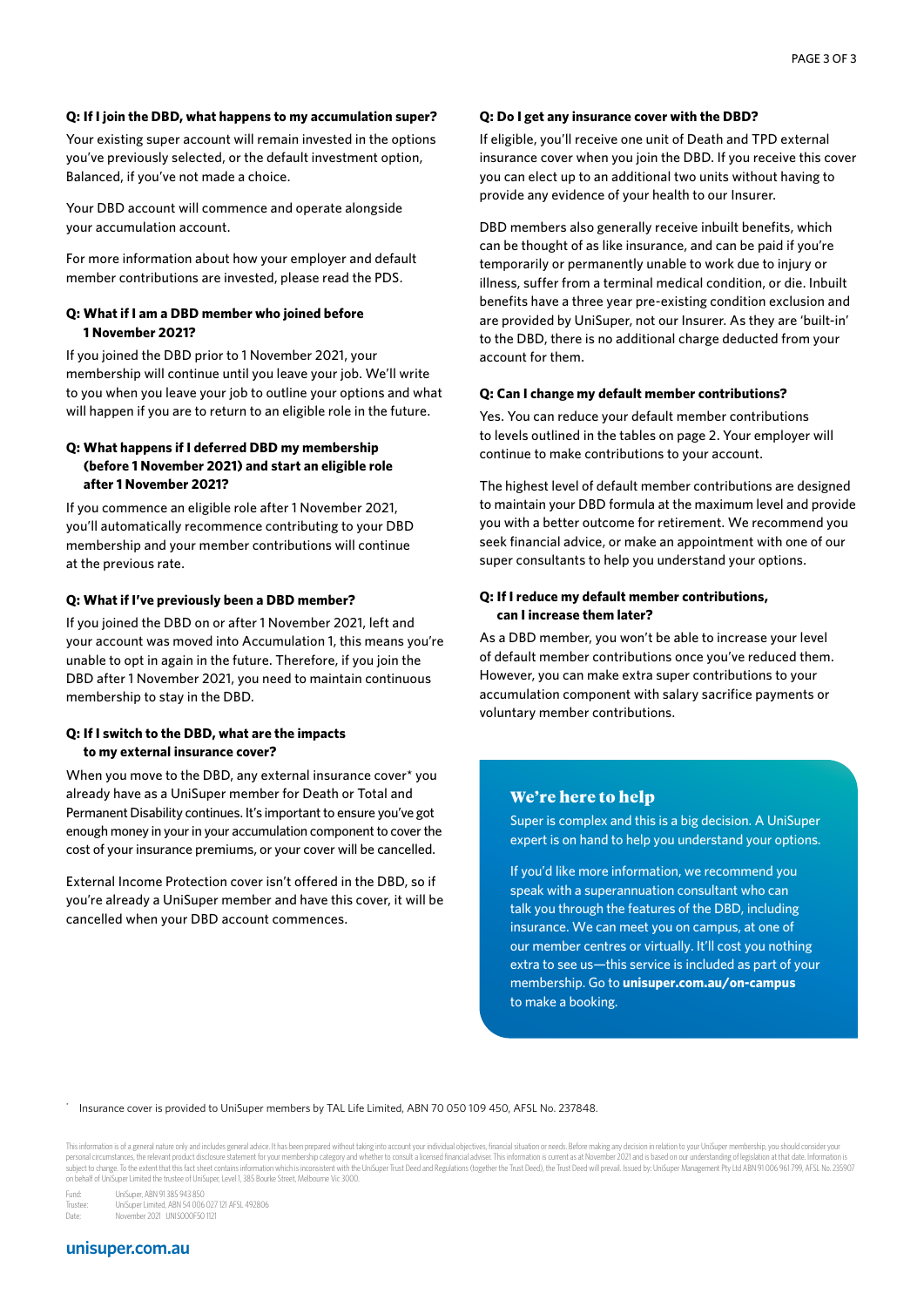## **Opt into the Defined Benefit Division form**



### **Complete and return the form to your employer**

When the Superannuation Officer at your workplace receives this form, they will update your payroll records.

Please use this form if you wish to commence a DBD membership and you meet all the eligibility criteria.

#### BEFORE COMPLETING THIS FORM

Your DBD membership will commence from the beginning of the next pay period, after your employer processes this form.

Once you join the DBD, default member contributions will commence at 7% on an after tax basis, unless you complete Section 3 and Section 4 or 5 to alter these.

If you want to join the DBD it is compulsory to provide us with your Tax File Number (TFN).

DBD members are not eligible for Income Protection cover. If you have Income Protection and opt-in to the DBD, your Income Protection will be cancelled on the date your DBD membership commences. If your cover is cancelled and you want to have cover in future you may need to provide evidence of your health that satisfies the Insurer.

**Reducing your default member contributions is a permanent decision—you can't reverse or reinstate your previous level later on.**

By reducing your default member contributions, your retirement savings will be reduced. Before making this decision, we recommend you:

- read the *Defined Benefit Division and Accumulation 2 Product Disclosure Statement (PDS)*, and the *Insurance in your super* document, which are incorporated by reference into the PDS, and
- speak to a qualified financial adviser.

Any changes to your default member contributions will take effect at the start of the next pay period after your employer processes your form.

If you reduce your default member contributions and would like to make additional contributions in the future, you can make voluntary member contributions to your accumulation component or account.

#### BEFORE-TAX (SALARY SACRIFICE) CONTRIBUTIONS

If you wish to make your default member contributions on a before-tax basis, you'll need a salary sacrifice arrangement with your employer.

Before completing this form, check with your Superannuation Officer if they require any additional forms to be completed.

#### **SECTION 1 YOUR DETAILS**

> Please use BLACK or BLUE BALLPOINT PEN and print in CAPITAL LETTERS. Cross (X) where required.

| UniSuper member number     |                                                                         |    |  |            |  |    |  |    |  |           |       |  |  |  |
|----------------------------|-------------------------------------------------------------------------|----|--|------------|--|----|--|----|--|-----------|-------|--|--|--|
|                            | Refer to your most recent UniSuper correspondence or call 1800 331 685. |    |  |            |  |    |  |    |  |           |       |  |  |  |
| Title                      |                                                                         | Mr |  | <b>Mrs</b> |  | Ms |  | Dr |  | Professor | Other |  |  |  |
| Surname                    |                                                                         |    |  |            |  |    |  |    |  |           |       |  |  |  |
| Given name                 |                                                                         |    |  |            |  |    |  |    |  |           |       |  |  |  |
| Date of birth (DD/MM/YYYY) |                                                                         |    |  |            |  |    |  |    |  |           |       |  |  |  |
| Employer                   |                                                                         |    |  |            |  |    |  |    |  |           |       |  |  |  |

#### **Want to make some changes?**

If you want to update your account preferences, including insurance, investment options, beneficiaries or provide your TFN please complete the *Defined Benefit Division/Accumulation 2 Changing your default options* form on our website **[unisuper.com.au/forms](http://unisuper.com.au/forms)** .

Fund: UniSuper ABN 91 385 943 850 Trustee: UniSuper Limited ABN 54 006 027 121 AFSL 492806 Administrator: UniSuper Management Pty Ltd ABN 91 006 961 799 AFSL 235907 Address: Level 1, 385 Bourke Street, Melbourne Vic 3000 Issue date: April 2022

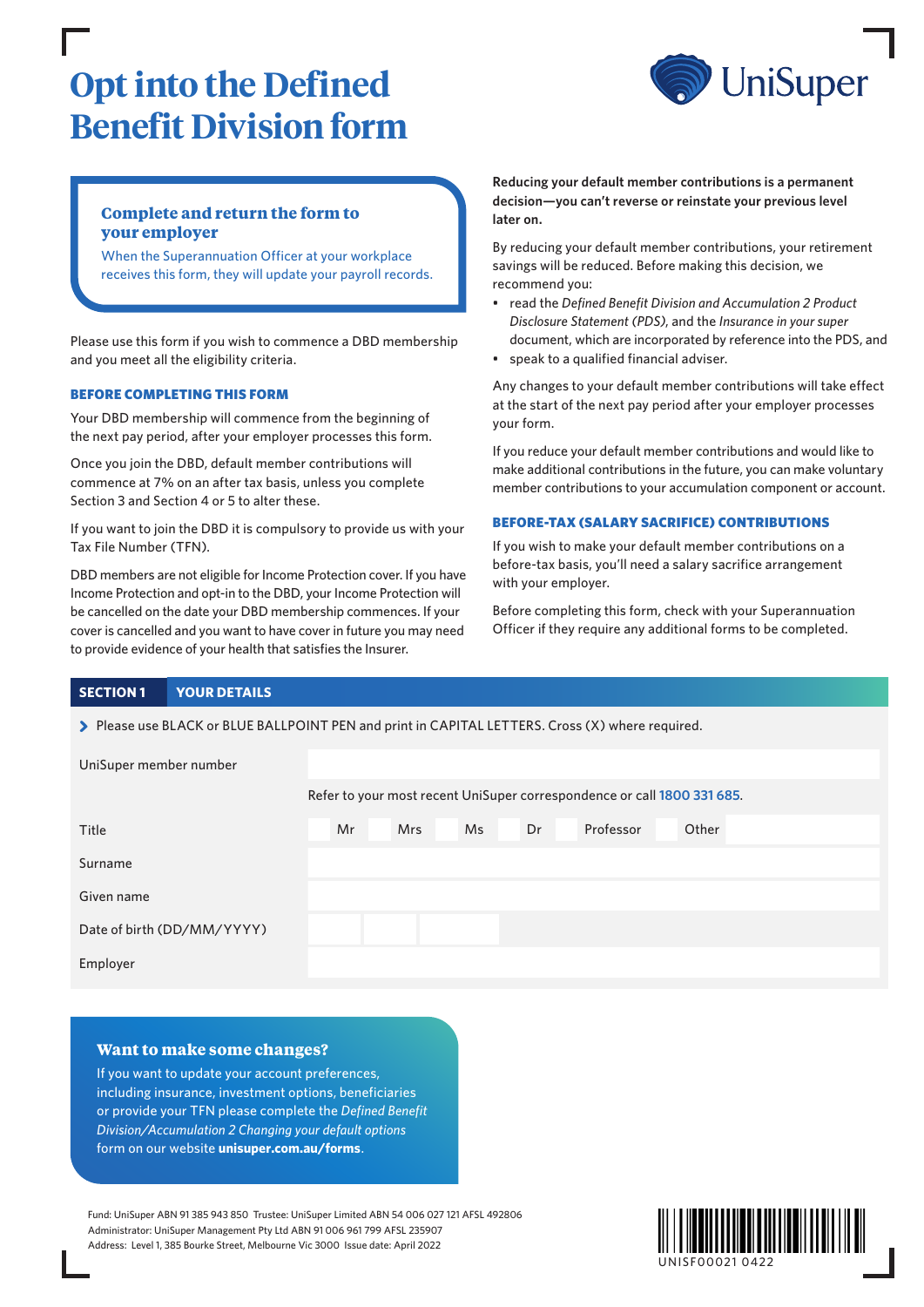#### **SECTION 2 OPTING INTO THE DBD**

Only eligible members can opt into the DBD. Check the eligibility criteria in the fact sheet or talk to a UniSuper consultant. Your employer will check your eligibility when you submit this form.

I meet the eligibility criteria and wish to opt into the DBD. I understand this is effective from the commencement date of the next pay period after my form is processed by my employer. Go to SECTION 3

#### **SECTION 3 DEFAULT MEMBER CONTRIBUTIONS**

The default level of member contributions is 7% (after tax) or 8.25% (before tax) of your salary. You can also choose to reduce your level of member contributions. Reducing your default member contributions is a permanent decision—you can't reverse or reinstate your previous level later on.

Do you want to make default member contributions?

Yes, the default level

From your after-tax salary (7%)

From your before-tax salary\* (8.25%) Go to SECTION 7

Yes, at a reduced level From your after-tax salary From your before-tax salary\* Go to SECTION 4

You'll need a salary sacrifice arrangement with your employer to do this. Default member contributions from your before-tax salary will be treated as employer contributions and be subject to 15% contributions tax, and will also count towards your concessional contributions cap. You can only make default member contributions from your before-tax or after-tax salary—not a combination of both.

#### **SECTION 4 LEVEL OF EMPLOYER CONTRIBUTIONS**

What level of employer contributions do you receive? (Select one only)

17%. Go to SECTION 5 14%. Go to SECTION 6

#### **SECTION 5 REDUCING YOUR DEFAULT MEMBER CONTRIBUTIONS (MEMBERS RECEIVING 17% EMPLOYER CONTRIBUTIONS)**

What level of default member contributions would you like to make? (Select one only)

| 4.45% after tax (5.25% before tax)    | 4.00% after tax (4.70% before tax) |
|---------------------------------------|------------------------------------|
| 3.00% after tax (3.55% before tax)    | 2.00% after tax (2.35% before tax) |
| $1.00\%$ after tax (1.20% before tax) | 0.00% (zero)                       |

Go to SECTION 7

#### **SECTION 6 REDUCING YOUR DEFAULT MEMBER CONTRIBUTIONS (MEMBERS RECEIVING 14% EMPLOYER CONTRIBUTIONS)**

What level of default member contributions would you like to make? (Select one only)

6.55% after tax (7.70% before tax) 5.55% after tax (6.55% before tax)

2.55% after tax (3.00% before tax)

Go to SECTION 7

4.55% after tax (5.35% before tax) 3.55% after tax (4.20% before tax)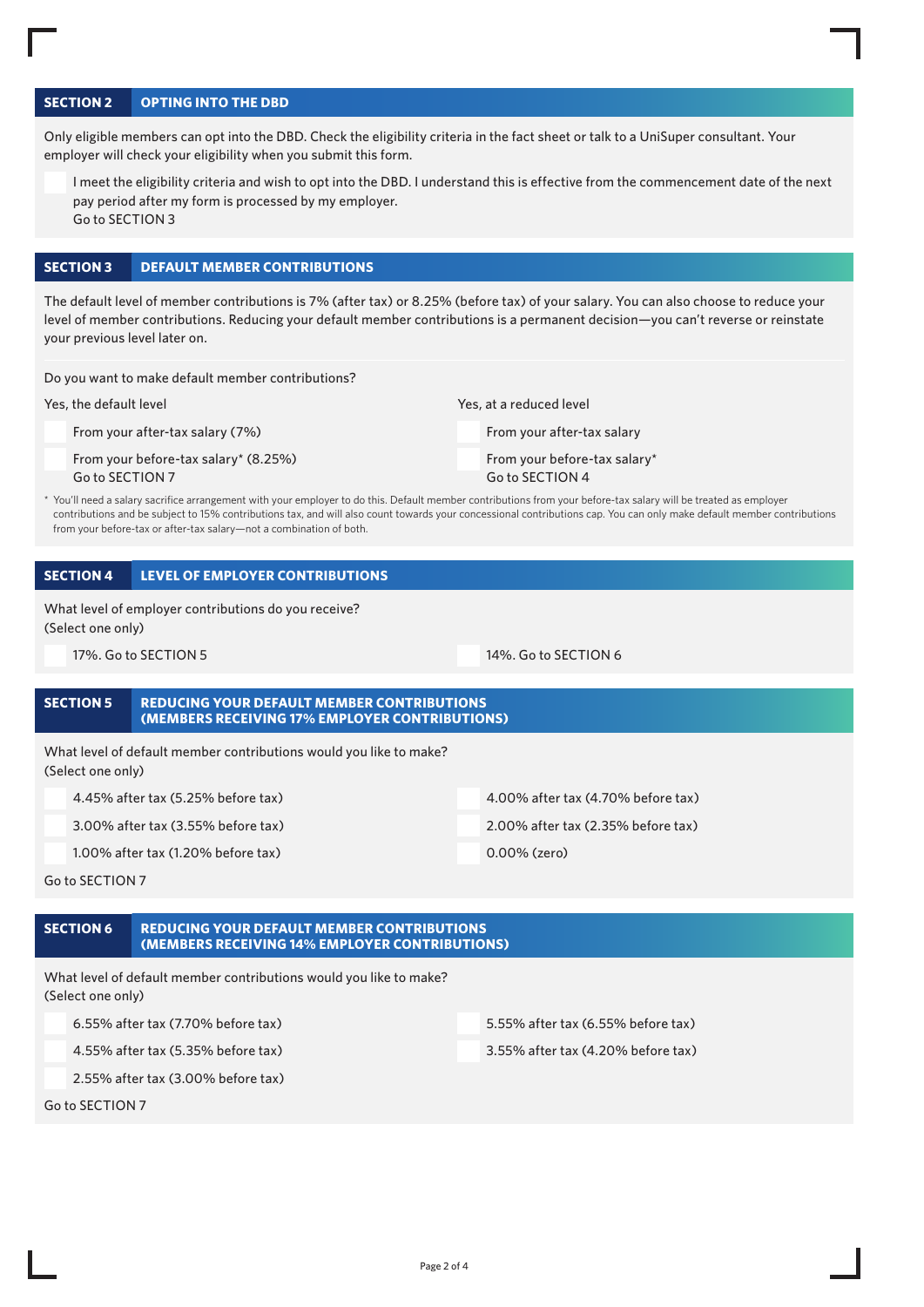#### **SECTION 7 MEMBER DECLARATION AND SIGNATURE**

- > Please read this declaration before you sign and date your form.
- I declare that the information I've given on this form is true and correct.
- I have confirmed my eligibility with UniSuper and understand my employer will check their criteria.
- I understand my employer will reject this request if I do not meet their eligibility criteria.
- I understand that in order to join the DBD I must provide my TFN to UniSuper.
- I acknowledge that I've read and understood the information in the current *Defined Benefit Division and Accumulation 2* PDS (and the documents that are incorporated by reference into the PDS).
- I authorise my employer to deduct default member contributions indicated on this form from my salary.
- I authorise my employer to make employer contributions to UniSuper's Defined Benefit Division in accordance with the UniSuper Trust Deed and UniSuper Regulations.
- I understand that:
	- Any Income Protection cover that I have will be cancelled on the date that my DBD membership commences and I may need to provide evidence of my health that satisfies the Insurer to obtain Income Protection in the future
	- 'Your duty to take reasonable care' information in the *Insurance in your super* document applies
	- I will remain a member of the Defined Benefit Division until my membership of that Division ceases in accordance with the UniSuper Trust Deed and UniSuper Regulations
	- my decision to reduce my default member contributions is irrevocable and I won't be able to reinstate my previous level at a later date
	- if I reduce my default member contributions, the amount of my retirement savings will be reduced
	- if I make default member contributions from my before-tax salary I'll pay 15% contributions tax on these contributions
	- the level of default member contributions I elect to make on this form will apply to the default member contributions I make with all UniSuper participating employers.
	- if I am eligible for and receive default insurance cover when I join the DBD, insurance premiums will be deducted from my account unless I choose to opt out of receiving this cover before it commences.
- I consent to my personal information being used in accordance with UniSuper's privacy policy.
- I agree to meet my obligations as a member of the Defined Benefit Division under the UniSuper Trust Deed and UniSuper Regulations.

| Date |           |      |
|------|-----------|------|
|      |           |      |
| DD   | <b>MM</b> | YYYY |

Signature

#### **Give to your employer:**

Give this completed form to your employer's Superannuation Officer, or the person responsible for super at your workplace, as soon as possible.

#### PRIVACY STATEMENT

UniSuper is committed to protecting your personal information in accordance with privacy law obligations. The information that you provide to UniSuper on this form is collected and used in accordance with our Privacy Policy which can be found online at **[unisuper.com.au/privacy.](http://unisuper.com.au/privacy)** If you have any privacy related questions, please call **1800 331 685**.

#### **Need help?**

For more information:

- email **enquiry@unisuper.com.au** , or
- call **1800 331 685**.